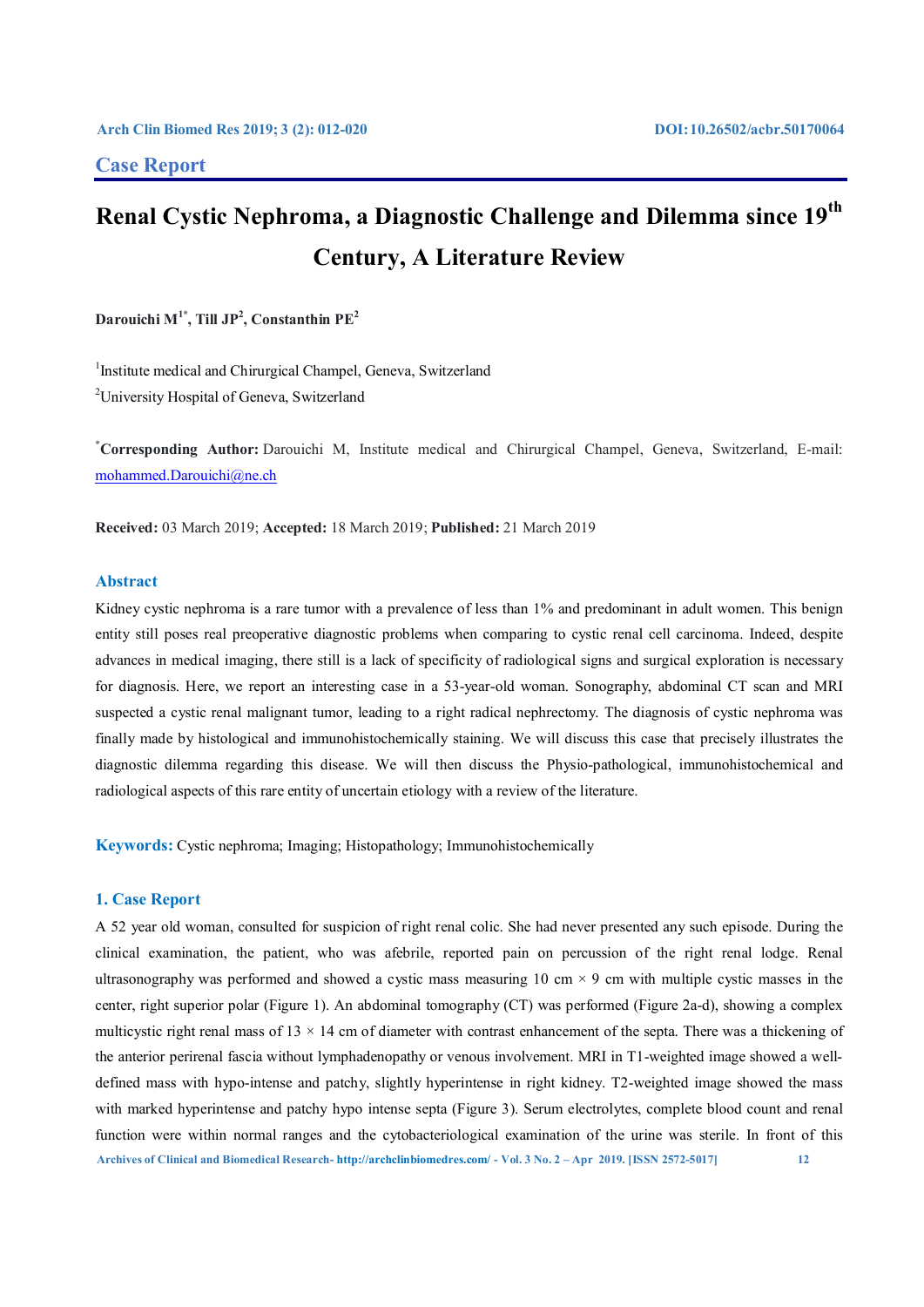suspicion of renal cell carcinoma, the indication of a surgical exploration was posed. Radical nephrectomy was performed with a diagnostic of cystic tumor of uncertain origin.



**Figure 1:** Ultrasound revealed a globular right kidney with contours distorted by a multi-locular cystic lesion with septas (arrows). There was no evidence of a solid mass or calcification. The polycystic mass, with a heterogeneous content, had multiple anechoic boxes and was well circumscribed by the surrounding renal parenchyma.



**Archives of Clinical and Biomedical Research- http://archclinbiomedres.com/ - Vol. 3 No. 2 – Apr 2019. [ISSN 2572-5017] 13 Figure 2:** Abdominal CT-Scan, (a, b, c) Axial and coronal CT image shows a large, low-attenuation mass multiple thin septations from the kidney. The mass extends partially into the pelvis (small arrow). The normal renal parenchyma is seen, and there is a thin claw of renal parenchyma extending around a part of the (arrowheads). Axial unenhanced imaging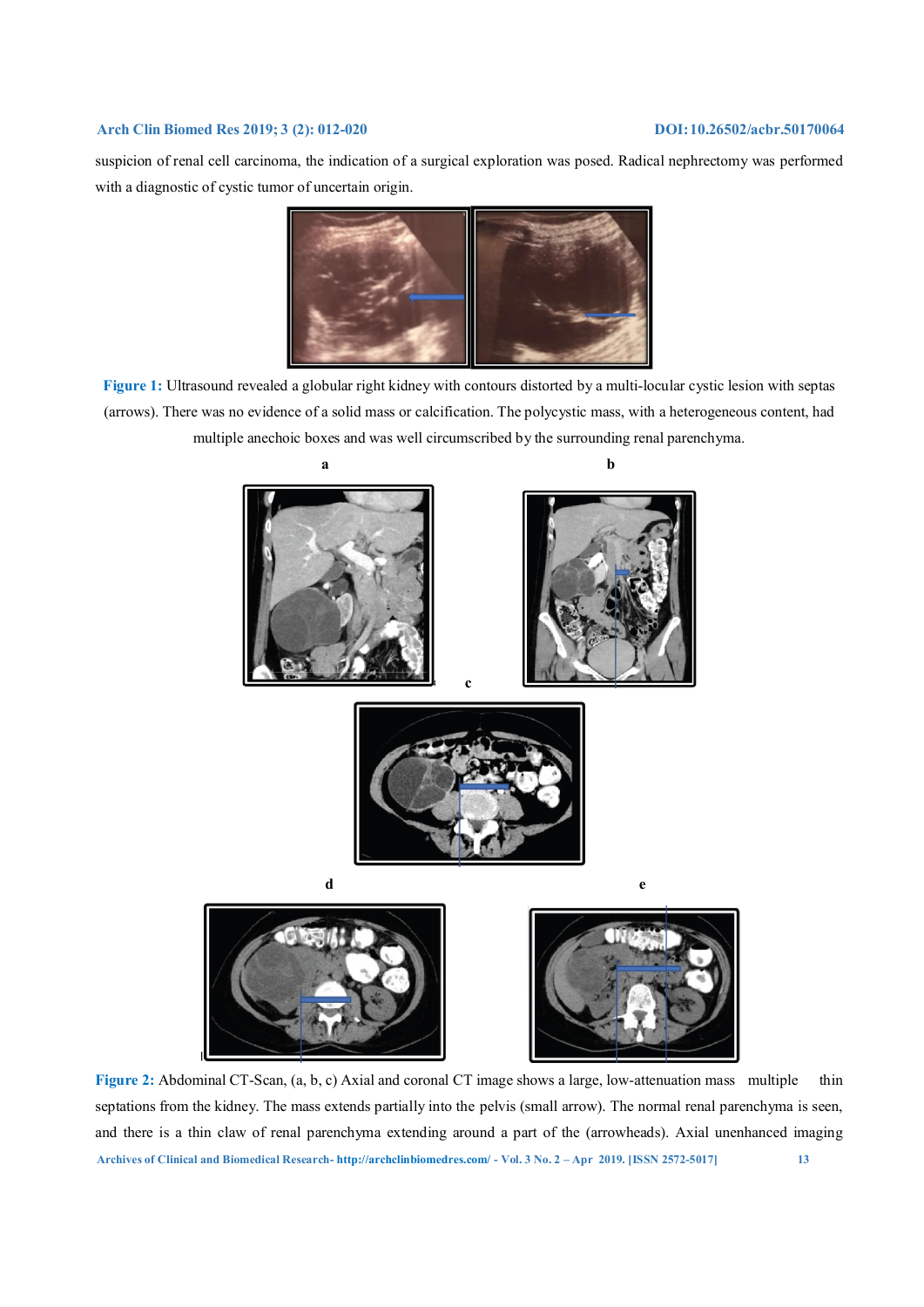shows exophytic renal mass in the middle third and an anterior inferior portion of the right kidney with (arrow). (d, e-Unenhanced axial).



**Figure 3:** MRI-Abdominal Magnetic resonance imaging findings of cystic nephroma. (A) Transverse and Coronal; (B) T1 weighted image show a well-defined mass with hypo intense and patchy slight hyperintense (arrow) in right kidney; (C) Transverse T2-weighted image shows the mass with mark hyperintense and patchy hypo intense septa (arrow).

The patient suffered no complications postoperatively and was discharged home 10 days post nephrectomy. Definitive pathological diagnosis is benign cystic nephroma 17 cm long axis, excised in full. The definitive pathological diagnosis was benign cystic nephroma of 17 cm of the long axis, excised in totality.



**Figure 4:** Macroscopy of the operative kidney.

Macroscopy of the operative kidney, measuring  $20 \times 16 \times 13$  cm and weighting 1682 g. At the cuts, a voluminous multilocular mass measuring  $17 \times 12 \times 12$  cm with cysts ranging from 0.5 cm to 4.5 cm. The tumor is well delineated relatively to the non-tumoral renal parenchyma, which is physiological in appearance with a cortex at 1 cm. It arrives at 0.2 cm from the renal capsule, which presents focal fat tissue without evidence of infiltration of the tumor. At the hilum, the arterial, venous and ureteral section slices are identified with a ureter of 4 cm long and 0.3 cm in diameter. No lymph nodes were identified.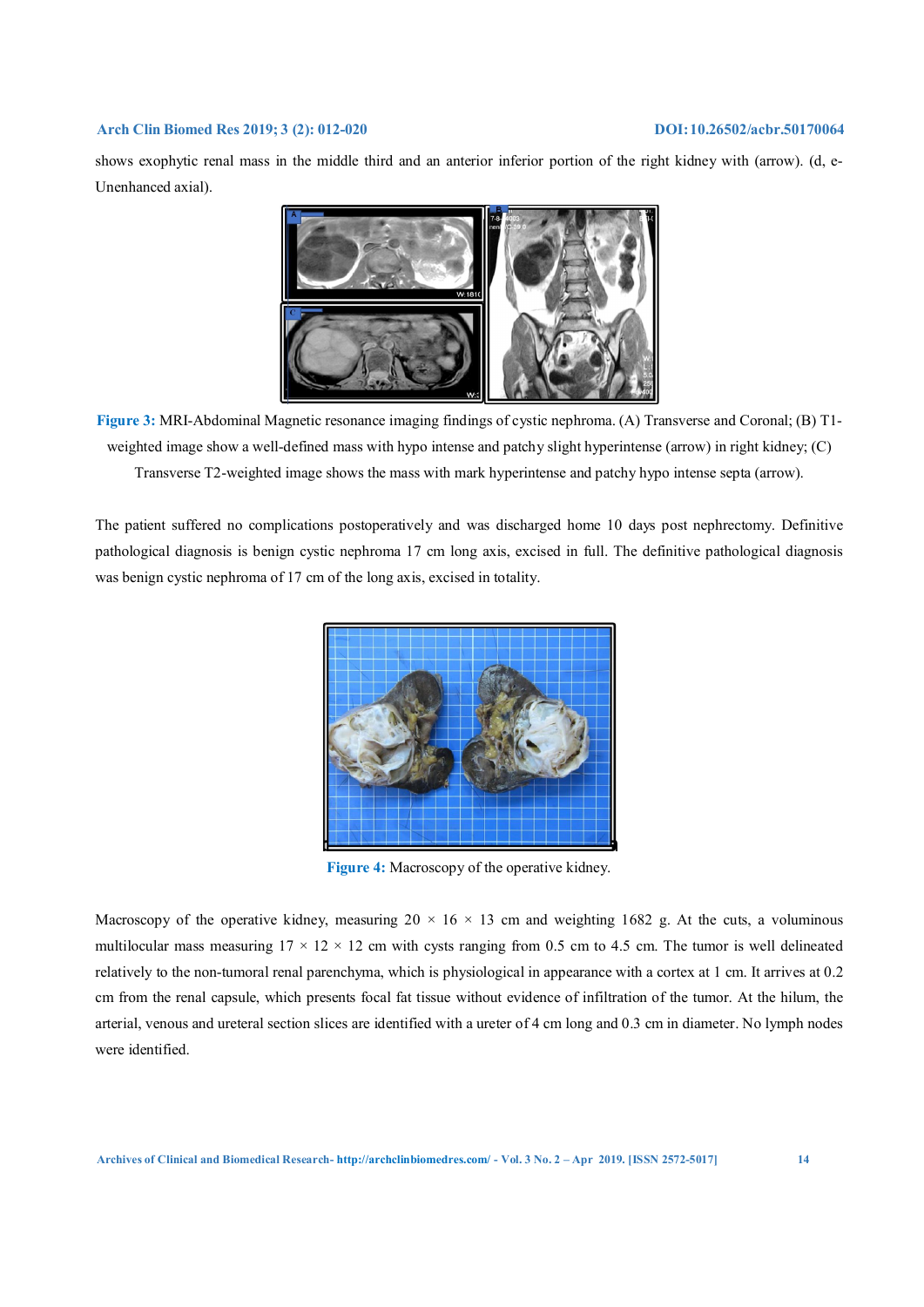

**Figure 5:** Immunohistochemically examination of the epithelial cells.

Microscopy of the lesion is well defined by a fibrous capsule, consisting of multiple cystic formations of variable sizes bordered by a monostratified, flat to cubic epithelium. The lining epithelial cells have the appearance of nails to upholster with a low to moderately abundant epsilon cytoplasm and granular oval nuclei associated with a nucleolus. No mitosis observed. The cysts are subtended by cellular fibrous septa, vascularized and sometimes edematous, without cell proliferation or immature cells.

On immunohistochemically examination, the epithelial cells are positive for cytokeratin's 7 and 19; stromal cells are positive for estrogen receptors, progesterone and CD10. In the septa there are some bundles of smooth muscle cells positive for desmin and smooth muscle actin

# **2. Discussion**

Cystic nephroma, also called multilocular cystic nephroma, is a rare, benign cystic tumor of the kidney. It represents less than 1% of all renal tumors and is predominant in adult women [1]. To our knowledge, less than 200 cases are described in the international literature under a variety of terminology of at least 20-25 Anglo-Saxon synonyms [2]. Cystic nephroma is defined by the presence of associated epithelial and stromal elements without solid nodules and is composed of multiple cysts that are not communicating with the collecting system, but are separated by fibrous septa, well encapsulated and noninfiltrating [3]. Since the first description in 1892 by Edmunds under the equivocal term of cystadenoma or cystic adenoma [4] and the first publication in 1951 (5) by Powell, many Anglo-Saxon terminologies were attributed to this renal cystic neoplasm with different classifications. Despite several studies on cystic renal tumors, which account for 10% of all renal neoplasia, including the largest series of 187 cases by Castillo in 1991, no consensus is yet established on an adequate terminology of this histological variety with a cystic character of the kidney [6]. However, histopathological results by sex and age have classified cystic kidney tumors into six histological types:

- 1. Intrinsic multilocular cystic cancer (33%),
- 2. Necrotic cancer pseudocyst (31%),
- 3. Intrinsic unilocular cystic cancer (6%),
- 4. Cancer developed on the wall of a cyst at (6%),

**Archives of Clinical and Biomedical Research- http://archclinbiomedres.com/ - Vol. 3 No. 2 – Apr 2019. [ISSN 2572-5017] 15**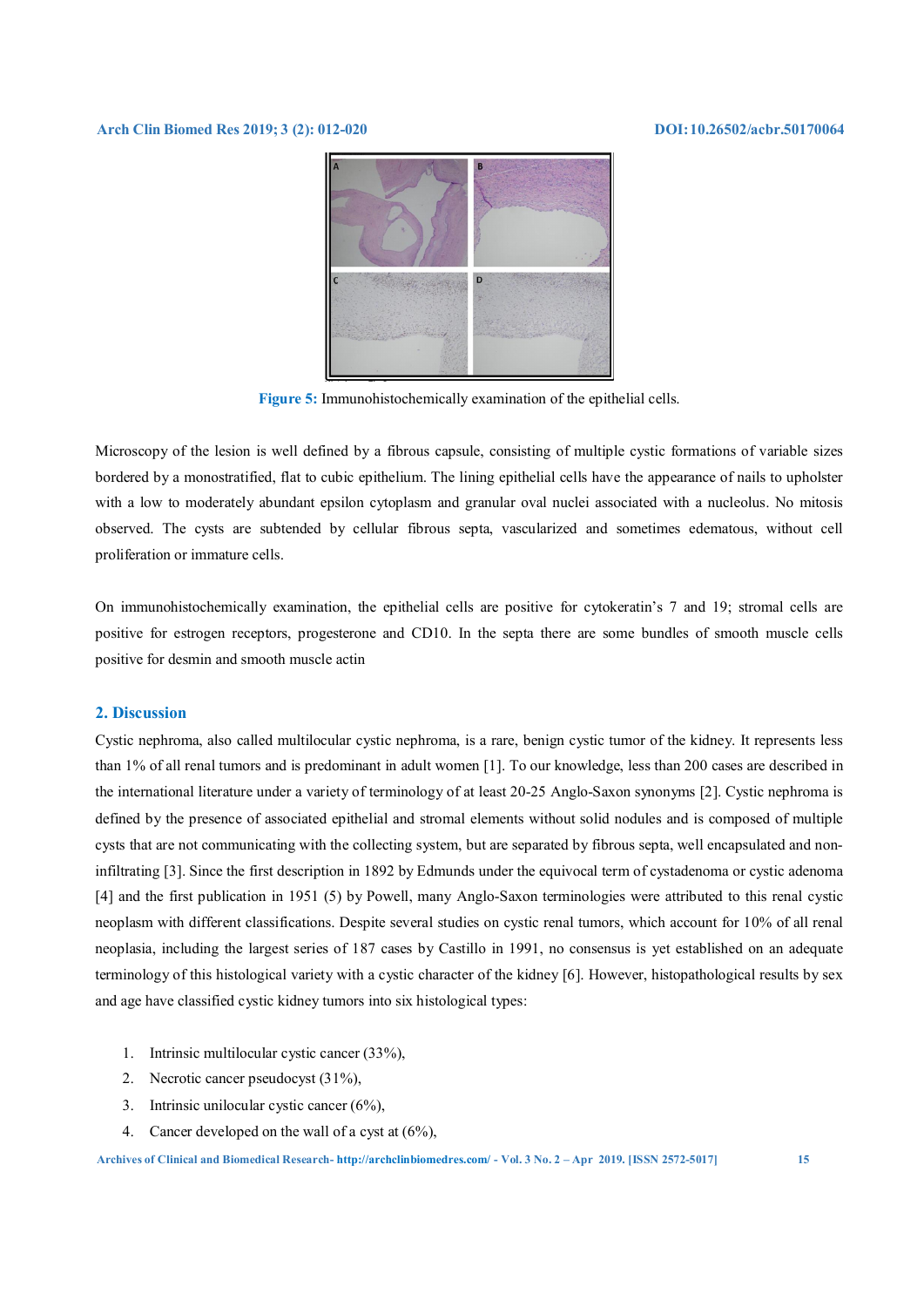5. Cystic multilocular nephrosis (21% of renal cystic lesions and 2% of kidney cancers) sometimes degenerating (3%) [7].

In addition, these studies concluded that there are two forms of cystic nephroma: the infantile, congenital form affecting children younger than two years old, considered a distinct entity with a biological behavior totally different from the benign nephroma acquired form in the adult, presenting predominantly in the female and often unilaterally [8]. Therefore, in adults, the bilateralism and malignant transformation of benign cystic nephroma are exceptional, but have still been described in the literature [9]. If its classification is confusing and controversial due to the existence of multiple synonyms, its exact pathogenesis is even more so, being neither clear nor certain until today. However, several etiological theories are advanced. One theory is that the cystic nephroma is due to a malformation that increases by accumulation of fluid and cystic dilatation of individual cubicles, giving it the appearance of a tumor cyst [10]. Others are inclined to classify this entity among mixed epithelial-stromal tumors of the kidney, particularly when the type of ovarian stroma with fibrous elements is present in the tumor. This latter hypothesis is consistent with the latest WHO classification of renal tumors [11], knowing that its pathogenesis is based on the influence of female hormones, especially in patients taking estrogenic contraceptives. The presence of estrogen-progestin receptors in the stroma of its tumors seem to confirm and reinforce the latter hypothesis [12].

Adding to these challenges of pathogenesis and classification, the clinical presentation is often nonspecific or even misleading. Presence of renal colic pain, pyelonephritis, hematuria, urinary tract infection and arterial hypertension in adults are reported in the literature. The clinical presentation can sometimes be with acute abdominal pain due to spontaneous rupture of the cyst [13]. Despite modern and efficient imaging, there is no preoperative radiological diagnosis of renal cystic nephroma. The fortuitous discovery of a cystic kidney mass during a routine examination for nonspecific symptomatology is often a source of uncertainty and the dilemma between benign and malignant lesions. Standard abdomen radiographs have no contribution and can exceptionally show a retroperitoneal mass effect, rarely with calcifications [14]. Ultrasound findings show a unilateral rounded, avascular cystic mass with an average diameter of approximately 10 cm. The tumor is composed with of anechoic, multi-cystic or multilocular lesions delineated by hyperechoic septa without solid mass. Doppler is suggested as useful in the differentiation of benign and malignant multilocular cystic lesions [15].

Abdominal computed tomography (CT Scan) with and without intravenous contrast remains the test of choice to guide preoperative diagnosis. Cystic neprhoma on CT Scan usually appears as a well-circumscribed, multi-cystic mass, of hypoattenuated content without contrast excretion into the cystic location. The contours are smooth without extension or infiltration of adjacent structures. The capsule and its septa can be enhanced with IV contrast administration [16] thus often making it constitute a challenge to differentiate it from the Bosniak III cyst masses. Calcifications are rarely visible in the septa or peripheral capsule, as in our case. MRI is rarely indicated, the cystic component giving a hypo-intense signal in T1-weighted and hyper-intense sequences in T2. The septa and the capsule are hypo-intense in T1 and T2 because of their fibrous component [17]. Cystic nephroma appears avascular, hypo- or hyper-vascular in digitized angiography without diagnostic specificity [18]. It has no interest in the characterization of these masses, for which only an indication of partial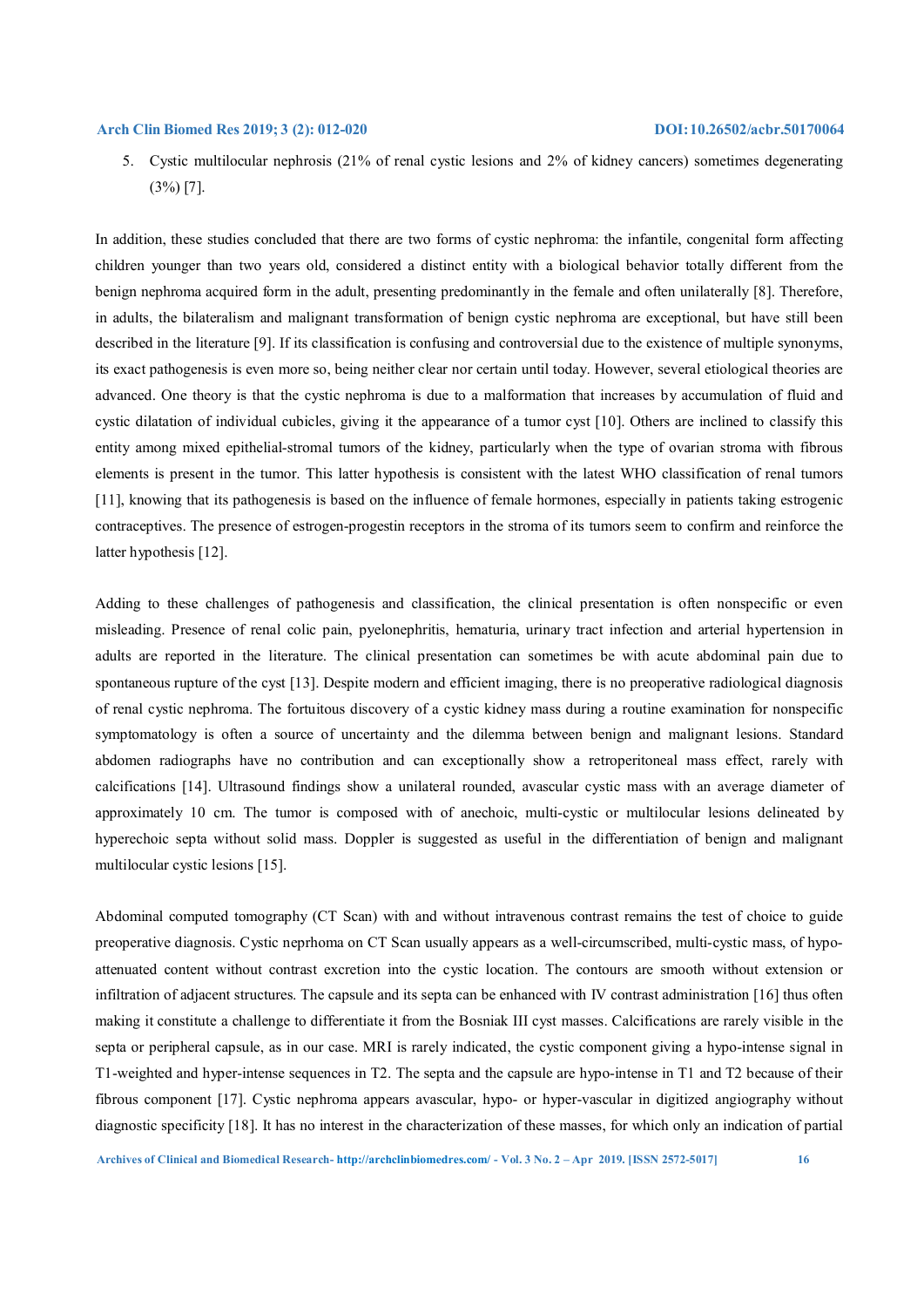surgery currently justifies its realization. Given a nonspecific clinical presentation and the low specificity of imaging, the diagnosis constitutes a challenge, thus the use of the term dilemma as our title. Some authors listed certain criteria for the diagnosis of this entity. In 1951, Powell and Boggs [19] defined diagnostic criteria for cystic nephroma as:

- 1. Multilocular solitary cystic kidney lesion,
- 2. Without communication or relation with the basin,
- 3. Possessing a cubic or endothelial epithelial mucosa,
- 4. No nephrogenic tissue in the septa and,
- 5. renal healthy parenchyma on the rest of the organ.

In 1956, Boggs and Kimmelstiel [20] also included the presence of immature tissue in the septa. These criteria defined by Boggs and Kimmelstiel allow the differentiation of cystic nephroma from polycystic disease, polycystic kidney, single renal cysts and cystic renal cell carcinoma.

In 1989, Joshi and Beckwith [21] postulated the diagnosis criteria as, (1) The entire lesion being composed of cysts of various sizes and by septa that separate the cysts; (2) Cystic lesion being clearly distinct from the normal renal parenchyma; (3) The only solid component of the cysts being the septa; (4) Cysts being lined by cuboidal or hobnail cell epithelium; (5) The septa being composed of fibrous tissues, possibly including well-differentiated renal tubules. Differential diagnosis is essential between benign cystic nephroma and malignant cystic renal masses because the prognosis changes completely, especially with cystic, partially differentiated nephroblastoma, cystic clear cell carcinoma and multilocular cystic renal cell carcinoma. Also, the mixed epithelial and stromal tumor (MEST) of the kidney is a rare benign entity that has a great clinical, radiological and pathological similarity to the cystic nephroma, described in 1998 by Michal and Syrucek. Previously known as leiomyomatous renal hamartoma, multilocular cyst with ovarian stroma, cystic hamartoma of the renal pelvis, or adult mesoblastic nephromy [22].

Finally, the diagnosis is established by histopathological examination and almost exclusively on immunohistochemistry. The cystic components of cystic nephroma are of variable size and are coated with flat, cubic or nailed epithelial cells, and septa are thin with variable cellularity. The presence of atypical epithelial cells bordering the cysts and the nuclear characteristics of the clear cells in the septa is falsely insipid and the positivity for vimentin and EMA does not distinguish cystic nephroma from renal cystic carcinoma. The stromal positivity to estrogen or progesterone receptors may be useful, however, since a substantial proportion of cases are ER / PR-negative, the absence of staining does not exclude the diagnosis of malignancy [23]. The role of immunohistochemistry in the differential diagnosis, which includes multicystic renal cell carcinoma, is also unknown [24]. A systematic review of the literature on cystic nephroma case reports and different series publications from 1892 to the present has provided a comprehensive description of epidemiological characteristics, clinical symptoms, imaging data, and anatomopathological features (Table 1).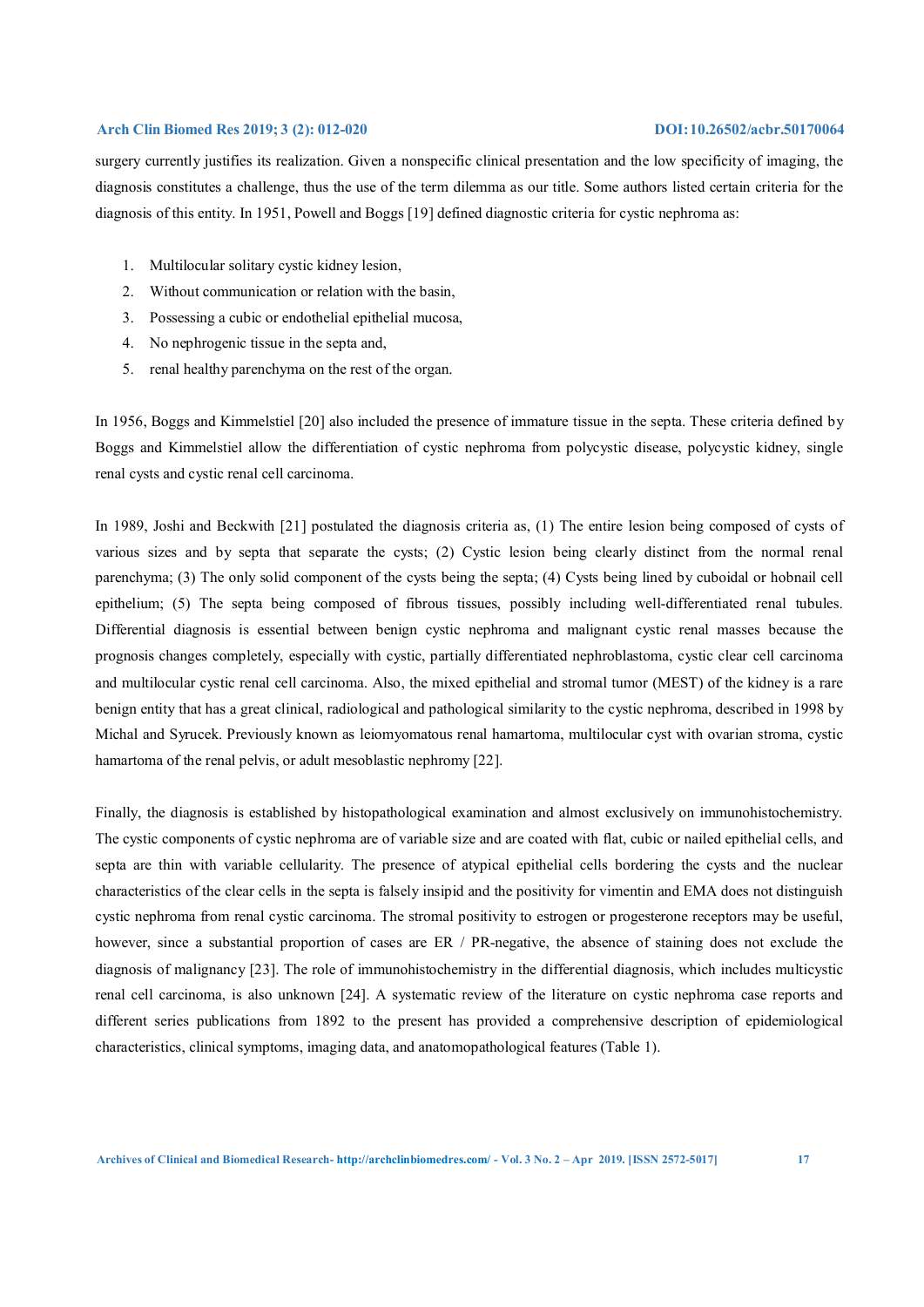|              | Multiple anechoic spaces traversed by thin septa                                                          |
|--------------|-----------------------------------------------------------------------------------------------------------|
|              | No solid elements                                                                                         |
|              | A beak of claw of normal parenchyma around the periphery of a well-defined mass                           |
| <b>US</b>    | Displacement of the renal collecting system                                                               |
|              | A sharply circumscribed, multi-septated renal mass                                                        |
|              | Attenuation value of the cyst contents equal to or slightly higher than that of water                     |
|              | Septations enhance following contrast material administration, but contrast material does not             |
|              | accumulate within individual loculi                                                                       |
|              | Well-defined margins                                                                                      |
|              | Muticystic architecture                                                                                   |
| <b>CT</b>    | Herniation into the renal tumor capsule                                                                   |
| <b>MRI</b>   | Low signal intensity of the tumor capsule                                                                 |
| <b>ANGIO</b> | Multilocular cystic renal tumors usually appear hypo-vascular                                             |
|              | Unilateral and solitary lesion-sharp interface with normal renal parenchyma                               |
|              | Multilocular cysts of varying sizes with thin septa and no solid elements                                 |
|              | Cysts are non-communicating with each other or the renal pelvis                                           |
| <b>MACRO</b> | Cysts contain serous fluid                                                                                |
|              | Cysts lined by tubular epithelium which may be columnar or flat, characteristically hobnail in appearance |
|              | Fibroblastic stroma between cysts                                                                         |
| <b>MICRO</b> | Smooth and skeletal muscle tissue and undifferentiated metanephric blastoma may be present.               |

**Table 1:** Radiological and pathological features of cyclic nephroma [25].

Surgical treatment of total or partial nephrectomy according to the size and location of the lesion is curative of this benign entity in adults. However, tumor recurrences have been observed, but regeneration or local recurrence of partial nephrectomy remains exceptional [26].

# **3. Conclusion**

The relevance of this presentation once again sums up the challenge and dilemma in cystic nephroma's preoperative clinical and radiological diagnosis since these tumors are classified as category III. Their treatment is still surgical. It should be included in the differential diagnosis and considered in middle-aged women with a history of exogenous estrogen with unilateral, solitary cystic kidney tumor. The diagnosis is established solely by immunohistopathological examination of the tumor. Finally, it is an entity still scientifically debated and researched since 1982 until today.

### **Acknowledgment**

We thank Aida Darouichi and Dr Paul Constanthin for professional advice and support during this study.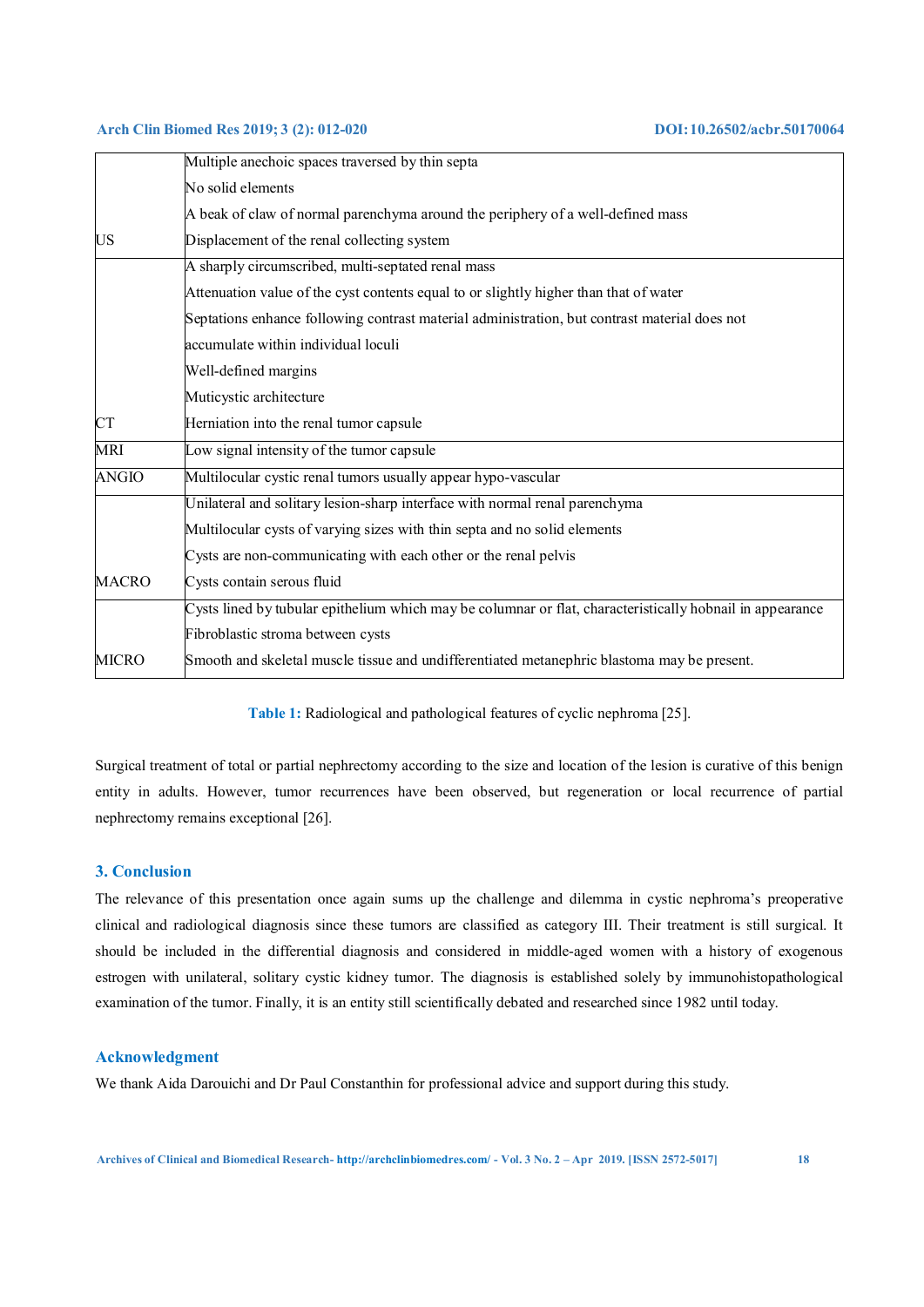## **References**

- 1. Wahal SP, Mardi K. Multilocular cystic renal cell carcinoma: a rare entity with review of literature. J Lab Physicians 6 (2014): 50-52.
- 2. Baldauf MC, Shulz DM. Multilocular cyst of the kidney.Report of three cases with review of the literature. Am J Clin Pathol 65 (1976): 93-102.
- 3. Billiet I, Van Poppel H, Baert L. Actual approach to cystic nephroma. Eur Urol 14 (1988): 280-286.
- 4. Edmunds W. Cystic adenoma of the kidney. Trans Pathol Soc Lond 43 (1892): 89-90.
- 5. Powell T, Shakman R, Johnson HD. Multilocular cysts of the kidney. Br J Urol 23 (1951): 142-152.
- 6. Castillo OA, Boyle ET Jr, Kramer SA. Multilocular cysts of kidney. A study of 29 patients and review of literature. Urology 37 (1991): 156-162.
- 7. Antic T, Perry KT, Harrison K, et al. Mixed epithelial and stromal tumor of the kidney and cystic nephroma share overlapping features: reappraisal of 15 lesions. Arch Pathol Lab Med 130 (2006): 80-17.
- 8. Hélénon O, André M, Correas JM, et al. Cystic nephroma and cystic partially differentiated nephroblastoma: Two entities or one? Adv Anat Pathol 1 (1994): 99-102.
- 9. Cheng EY, Cohn RA, Palmer LS, et al. A rare case of bilateral multilocular renal cysts. J Urol 157 (1997): 1861- 1862.
- 10. Michal M, Hes O, Bisceglia M, et al. Mixed epithelial and stromal tumors of the kidney. A report of 22 cases. Virchows Arch 445 (2004): 359-367.
- 11. World Health Organization Classification of Tumours: Pathology-iarc (2004).
- 12. Jevremovic D, Lager DJ, Lewin M. Cystic nephroma (multilocular cyst) and mixed epithelial and stromal tumor of the kidney: A spectrum of the same entity? Ann Diagn Pathol 10 (2006): 77-82.
- 13. Dell'Atti L. An unusual presentation of cystic nephroma in an adult man. Rare Tumors 7 (2015): 5860.
- 14. Silver IM, Boag AH, Soboleski DA. Best cases from the AFIP: multilocular cystic renal tumor-cystic nephroma. Radio Graphics 28 (2008): 1221-1225.
- 15. Hirai T, Ohishi H, Yamada R, et al. Usefulness of colour Doppler flow imaging in differential diagnosis of multilocular cystic lesions of the kidney. J Ultrasound Med 14 (1995): 771-776.
- 16. Del Riego Martín M, Landeras Alvaro R, López Rasines G, et al. Computerized axial tomography (CAT) and echography (US) of multilocular cystic nephroma [in Spanish]. Arch Esp Urol 49 (1996): 619-621.
- 17. Kettritz U, Semelka RC, Siegelman ES, et al. Multilocular cystic nephroma: MR imaging appearance with current techniques, including gadolinium enhancement. J Magn Reson Imaging 6 (1996): 145-148.
- 18. Hsiao HL, Wu WJ, Chang MY, et al. Unusual case of multilocular cystic nephroma treated with nephron sparing technique: A case report. Kaohsiung J Med Sci 22 (2006): 515-518.
- 19. Powell T, Shackman R, Johnson HD. Multilocular cysts of the kidney. Br J Urol 23 (1951): 142-152.
- 20. Boggs LK and Kimmelstiel P. Benign multilocular cystic nephroma: report of two cases of so-called multilocular cyst of the kidney. J Urol 76 (1956): 530-541.
- 21. Joshi VV, Beckwith JB. Multilocular cyst of the kidney and cystic, partially differentiated nephroblastoma. Terminology and criteria for diagnosis. Cancer 64 (1989): 466-479.